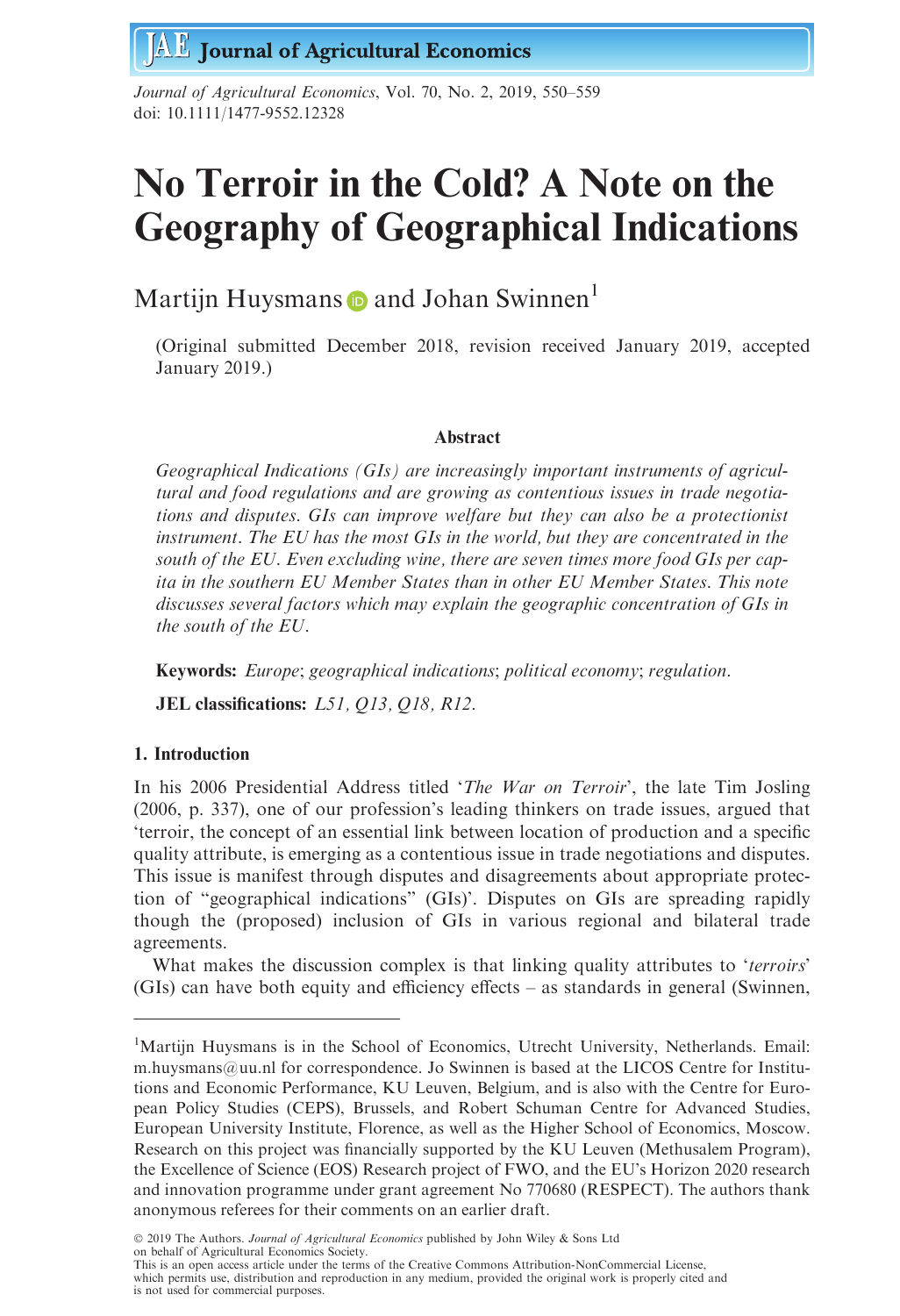2016, 2017). GIs can reduce information asymmetries and improve efficiency (Mérel and Sexton, 2012). However, GIs can also be used as protectionist instruments as they create rents for land and vineyard owners, thereby providing incentives for lobbying to influence political decisions on GIs (Moschini et al., 2008; Landi and Stefani, 2015). These (potential) mixed effects are at the heart of current trade disputes and complicate the determination of whether regulations (such as GIs) enhance welfare or are protectionist instruments, both conceptually and empirically (Beghin  $et$   $al$ , 2015).

There is a rich literature on the political economy of agricultural and food policies but mostly focused on tariffs and subsidies (Anderson et al., 2013; Swinnen, 2018). There are fewer studies on why governments use specific policy instruments, especially for the use of standards and regulations, such as GIs, as non-tariff barriers (Swinnen and Vandemoortele, 2011).

It is well known that the EU has more GIs than any other country/region and is also very active in protecting them externally through preferential trade agreements (PTAs). However, these GIs are very unevenly spread across the EU. There is a strong geographic concentration of GIs in the south of the EU.

One obvious reason for this is that wine GIs take up a significant share of the EU's GIs. However, excluding wine GIs, there are seven times more food GIs in southern Member States (MS) than in northern MS. This is an intriguing observation – and one with important implications for trade negotiations since it begs the question of what might be the causes of this apparent concentration.

### 2. History and Geography of GIs

Historically, the first GIs were in the European wine sector. Meloni and Swinnen (2016, 2018) conclude that both economics (reducing asymmetric information) and politics (the conflict over the distribution of rents) were important factors in the creation of the first wine GIs. These GIs later became part of the EU Common Wine Policy. Outside wine, GIs for food were only introduced in 1996 when 329 food GIs were registered – compared to 736 Wine GIs (see Table 1).<sup>2</sup>

By 2017, the total number of GIs in the EU was 3,097 of which 1,760 (57%) for wine and 1,337 for food (43%). There is strong concentration of GIs in the southern  $MS<sup>3</sup>$  Not surprisingly 89% of wine GIs are in the South. More surprising, southern MS also account for 77% of all food GIs (excluding wine) in the EU. Northern countries have only 12% of food GIs and countries in the middle 13%.

On average, there are 2.97 food GIs per million inhabitants for the EU-28, but only around 1 in the north and more than 7 in the south for the old MS of the EU-15 (OMS). In the new MS (NMS) there are 0.9 in the north and 3.4 in the south (and those in the middle are in between).

There has been convergence between east and west. In 2005, NMS had only 3 GIs. By 2017, there were 391 GIs in the NMS of which 250 were for wine and 141 for food. On a per capita basis, there has been a complete convergence: in 2017, there were around 6.6 GIs per million inhabitants in both NMS and OMS.

<sup>&</sup>lt;sup>2</sup>The first food GIs included 'Prosciutto di Parma' (ham from Parma, Italy) and 'Noord-Hollandse Gouda' (cheese from the north of the Netherlands).

<sup>&</sup>lt;sup>3</sup>Table 1 classifies the EU in 'northern', 'middle' and 'southern' countries. The classification is somewhat arbitrary but our arguments are robust to shifting some countries 'north' or 'south'.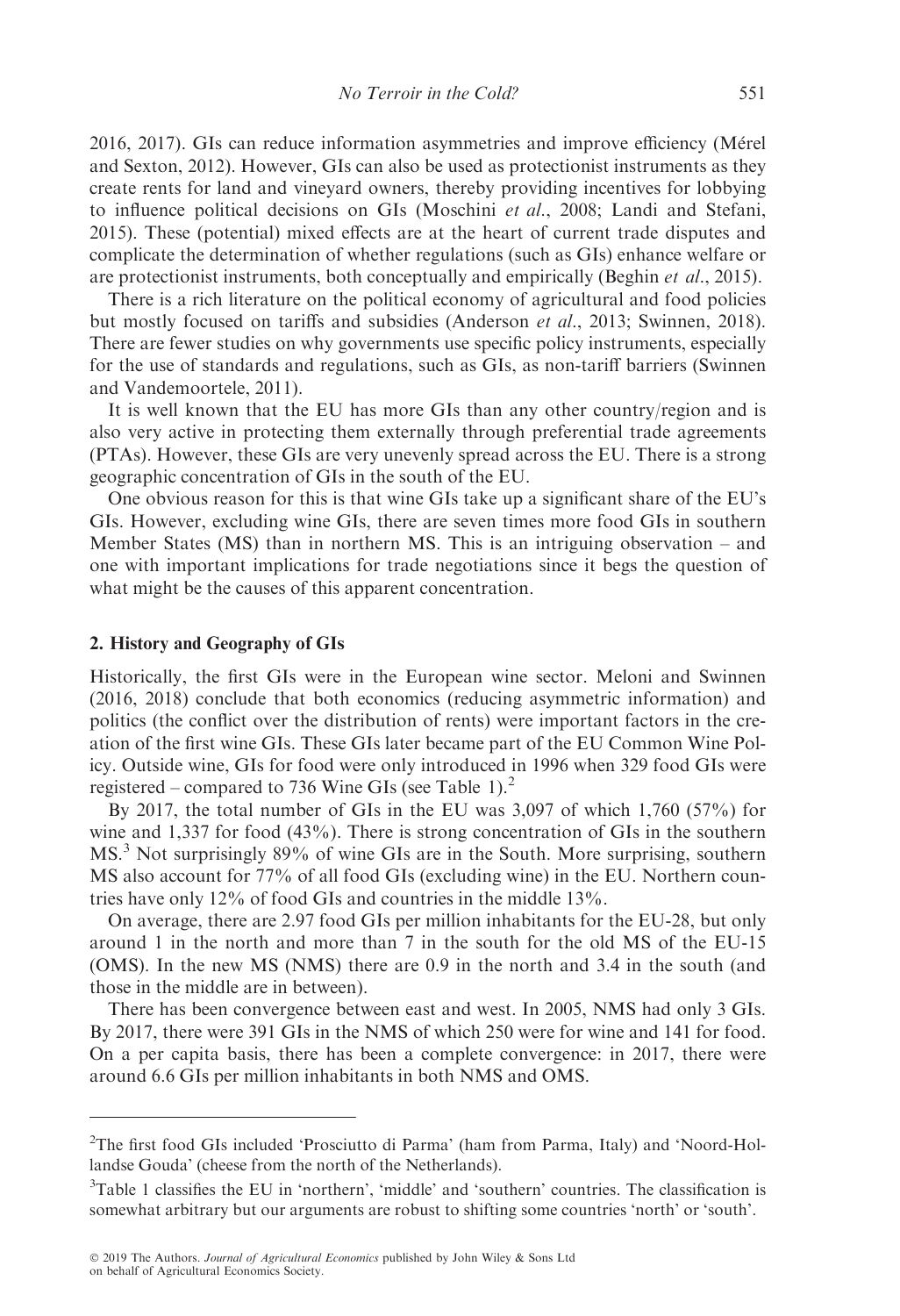| 125<br>202<br>85.8%<br>$1.3\%$<br>$4.5\%$<br>80.0%<br>$14.2\%$<br>$0.0\%$<br>$5.5\%$<br>8.7%<br>$0.00\%$<br>3.14<br>0.26<br>1.59<br>7.83<br>Wine<br>2017<br>510<br>1,408<br>$\frac{22}{80}$<br>250<br>1,760<br>50<br>153<br>89.5%<br>7.7%<br>72.6%<br>$10.5\%$<br>$9.2\%$<br>2.8%<br>$4.1\%$<br>3.7%<br>$00.0\%$<br>3.52<br>$\frac{1.03}{2.714}$<br>Food<br>Regional distribution of EU GIs (in absolute numbers, percentages, and per capita)<br>,196<br>84.83<br>1,337<br>103<br>$\overline{23}$<br>average over countries<br>$0.2\%$<br>$2.8\%$<br>90.9%<br>$0.2\%$<br>$0.0\%$<br>99.8%<br>$0.0\%$<br>$6.1\%$<br>$100.0\%$<br>4.88<br>4.20<br>10.67<br>0.51<br>Total<br>1,840<br>1,673<br>$\sim$ $\circ$<br>1,837<br>52<br>112<br>$0.8\%$<br>94.2%<br>$0.0\%$<br>$0.0\%$<br>$0.0\%$<br>$0.0\%$<br>$100.0\%$<br>5.1%<br>inhabitants<br>100.0%<br>2.42<br>0.09<br>1.48<br>5.98<br>2005<br>Wine<br>1,184<br>115<br>$\circ$<br>1,184<br>S<br>$\mathcal{S}$<br>GIs per million<br>$0.5\%$<br>$0.5\%$<br>$0.0\%$<br>$6.6\%$<br>7.9%<br>85.1%<br>$0.0\%$<br>99.5%<br>$100.0\%$<br>2.46<br>Food<br>0.42<br>4.69<br>2.73<br>$\sim$ $\circ$<br>656<br>$\omega$<br>$\circ$<br>653<br>43<br>52<br>558<br>$100.0\%$<br>$2.2\%$<br>4.8%<br>93.1%<br>$0.0\%$<br>$0.0\%$<br>$0.0\%$<br>$0.0\%$<br>$100.0\%$<br>$0.15$<br>$2.57$<br>$6.52$<br>2.92<br>Total<br>1,065<br>1,065<br>$\circ$<br>23<br>991<br>$\overline{5}$<br>$0.0\%$<br>5.4%<br>94.6%<br>$0.0\%$<br>$0.0\%$<br>100.0%<br>$0.0\%$<br>$100.0\%$<br>1996<br>$0.0\%$<br>Wine<br>0.00<br>$1.15$<br>3.60<br>1.51<br>$rac{0}{25}$<br>$\frac{6}{6}$ $\circ$<br>736<br>$\circ$ 40<br>$7.0\%$<br>$3.3\%$<br>89.7%<br>$0.0\%$<br>$0.0\%$<br>$100.0\%$<br>$0.0\%$<br>$0.0\%$<br>$100.0\%$<br>Food<br>0.15<br>$1.42$<br>$2.92$<br>$\pm 1$<br>329<br>295<br>Old MS (EU-15)<br>Old MS $(EU-15)$<br>Old MS (EU-15)<br>Number of GIs |  |  | Table 1 |  |  |                          |
|---------------------------------------------------------------------------------------------------------------------------------------------------------------------------------------------------------------------------------------------------------------------------------------------------------------------------------------------------------------------------------------------------------------------------------------------------------------------------------------------------------------------------------------------------------------------------------------------------------------------------------------------------------------------------------------------------------------------------------------------------------------------------------------------------------------------------------------------------------------------------------------------------------------------------------------------------------------------------------------------------------------------------------------------------------------------------------------------------------------------------------------------------------------------------------------------------------------------------------------------------------------------------------------------------------------------------------------------------------------------------------------------------------------------------------------------------------------------------------------------------------------------------------------------------------------------------------------------------------------------------------------------------------------------------------------------------------------------------------------------------------------------------------------------------------------------------------------------------------------------|--|--|---------|--|--|--------------------------|
|                                                                                                                                                                                                                                                                                                                                                                                                                                                                                                                                                                                                                                                                                                                                                                                                                                                                                                                                                                                                                                                                                                                                                                                                                                                                                                                                                                                                                                                                                                                                                                                                                                                                                                                                                                                                                                                                     |  |  |         |  |  |                          |
|                                                                                                                                                                                                                                                                                                                                                                                                                                                                                                                                                                                                                                                                                                                                                                                                                                                                                                                                                                                                                                                                                                                                                                                                                                                                                                                                                                                                                                                                                                                                                                                                                                                                                                                                                                                                                                                                     |  |  |         |  |  | Total                    |
|                                                                                                                                                                                                                                                                                                                                                                                                                                                                                                                                                                                                                                                                                                                                                                                                                                                                                                                                                                                                                                                                                                                                                                                                                                                                                                                                                                                                                                                                                                                                                                                                                                                                                                                                                                                                                                                                     |  |  |         |  |  |                          |
|                                                                                                                                                                                                                                                                                                                                                                                                                                                                                                                                                                                                                                                                                                                                                                                                                                                                                                                                                                                                                                                                                                                                                                                                                                                                                                                                                                                                                                                                                                                                                                                                                                                                                                                                                                                                                                                                     |  |  |         |  |  | 2,706                    |
|                                                                                                                                                                                                                                                                                                                                                                                                                                                                                                                                                                                                                                                                                                                                                                                                                                                                                                                                                                                                                                                                                                                                                                                                                                                                                                                                                                                                                                                                                                                                                                                                                                                                                                                                                                                                                                                                     |  |  |         |  |  |                          |
|                                                                                                                                                                                                                                                                                                                                                                                                                                                                                                                                                                                                                                                                                                                                                                                                                                                                                                                                                                                                                                                                                                                                                                                                                                                                                                                                                                                                                                                                                                                                                                                                                                                                                                                                                                                                                                                                     |  |  |         |  |  | 203                      |
|                                                                                                                                                                                                                                                                                                                                                                                                                                                                                                                                                                                                                                                                                                                                                                                                                                                                                                                                                                                                                                                                                                                                                                                                                                                                                                                                                                                                                                                                                                                                                                                                                                                                                                                                                                                                                                                                     |  |  |         |  |  | 2,378                    |
|                                                                                                                                                                                                                                                                                                                                                                                                                                                                                                                                                                                                                                                                                                                                                                                                                                                                                                                                                                                                                                                                                                                                                                                                                                                                                                                                                                                                                                                                                                                                                                                                                                                                                                                                                                                                                                                                     |  |  |         |  |  | 391                      |
|                                                                                                                                                                                                                                                                                                                                                                                                                                                                                                                                                                                                                                                                                                                                                                                                                                                                                                                                                                                                                                                                                                                                                                                                                                                                                                                                                                                                                                                                                                                                                                                                                                                                                                                                                                                                                                                                     |  |  |         |  |  | $\overline{\mathcal{E}}$ |
|                                                                                                                                                                                                                                                                                                                                                                                                                                                                                                                                                                                                                                                                                                                                                                                                                                                                                                                                                                                                                                                                                                                                                                                                                                                                                                                                                                                                                                                                                                                                                                                                                                                                                                                                                                                                                                                                     |  |  |         |  |  | 152                      |
|                                                                                                                                                                                                                                                                                                                                                                                                                                                                                                                                                                                                                                                                                                                                                                                                                                                                                                                                                                                                                                                                                                                                                                                                                                                                                                                                                                                                                                                                                                                                                                                                                                                                                                                                                                                                                                                                     |  |  |         |  |  |                          |
|                                                                                                                                                                                                                                                                                                                                                                                                                                                                                                                                                                                                                                                                                                                                                                                                                                                                                                                                                                                                                                                                                                                                                                                                                                                                                                                                                                                                                                                                                                                                                                                                                                                                                                                                                                                                                                                                     |  |  |         |  |  | 3,097                    |
|                                                                                                                                                                                                                                                                                                                                                                                                                                                                                                                                                                                                                                                                                                                                                                                                                                                                                                                                                                                                                                                                                                                                                                                                                                                                                                                                                                                                                                                                                                                                                                                                                                                                                                                                                                                                                                                                     |  |  |         |  |  |                          |
|                                                                                                                                                                                                                                                                                                                                                                                                                                                                                                                                                                                                                                                                                                                                                                                                                                                                                                                                                                                                                                                                                                                                                                                                                                                                                                                                                                                                                                                                                                                                                                                                                                                                                                                                                                                                                                                                     |  |  |         |  |  | 87.4%                    |
|                                                                                                                                                                                                                                                                                                                                                                                                                                                                                                                                                                                                                                                                                                                                                                                                                                                                                                                                                                                                                                                                                                                                                                                                                                                                                                                                                                                                                                                                                                                                                                                                                                                                                                                                                                                                                                                                     |  |  |         |  |  | $4.0\%$                  |
|                                                                                                                                                                                                                                                                                                                                                                                                                                                                                                                                                                                                                                                                                                                                                                                                                                                                                                                                                                                                                                                                                                                                                                                                                                                                                                                                                                                                                                                                                                                                                                                                                                                                                                                                                                                                                                                                     |  |  |         |  |  | $6.6\%$                  |
|                                                                                                                                                                                                                                                                                                                                                                                                                                                                                                                                                                                                                                                                                                                                                                                                                                                                                                                                                                                                                                                                                                                                                                                                                                                                                                                                                                                                                                                                                                                                                                                                                                                                                                                                                                                                                                                                     |  |  |         |  |  | $76.8\%$                 |
|                                                                                                                                                                                                                                                                                                                                                                                                                                                                                                                                                                                                                                                                                                                                                                                                                                                                                                                                                                                                                                                                                                                                                                                                                                                                                                                                                                                                                                                                                                                                                                                                                                                                                                                                                                                                                                                                     |  |  |         |  |  | $12.6\%$                 |
|                                                                                                                                                                                                                                                                                                                                                                                                                                                                                                                                                                                                                                                                                                                                                                                                                                                                                                                                                                                                                                                                                                                                                                                                                                                                                                                                                                                                                                                                                                                                                                                                                                                                                                                                                                                                                                                                     |  |  |         |  |  | $1.2\%$                  |
|                                                                                                                                                                                                                                                                                                                                                                                                                                                                                                                                                                                                                                                                                                                                                                                                                                                                                                                                                                                                                                                                                                                                                                                                                                                                                                                                                                                                                                                                                                                                                                                                                                                                                                                                                                                                                                                                     |  |  |         |  |  | 4.9%                     |
|                                                                                                                                                                                                                                                                                                                                                                                                                                                                                                                                                                                                                                                                                                                                                                                                                                                                                                                                                                                                                                                                                                                                                                                                                                                                                                                                                                                                                                                                                                                                                                                                                                                                                                                                                                                                                                                                     |  |  |         |  |  | $6.5\%$                  |
|                                                                                                                                                                                                                                                                                                                                                                                                                                                                                                                                                                                                                                                                                                                                                                                                                                                                                                                                                                                                                                                                                                                                                                                                                                                                                                                                                                                                                                                                                                                                                                                                                                                                                                                                                                                                                                                                     |  |  |         |  |  | $100.0\%$                |
|                                                                                                                                                                                                                                                                                                                                                                                                                                                                                                                                                                                                                                                                                                                                                                                                                                                                                                                                                                                                                                                                                                                                                                                                                                                                                                                                                                                                                                                                                                                                                                                                                                                                                                                                                                                                                                                                     |  |  |         |  |  |                          |
|                                                                                                                                                                                                                                                                                                                                                                                                                                                                                                                                                                                                                                                                                                                                                                                                                                                                                                                                                                                                                                                                                                                                                                                                                                                                                                                                                                                                                                                                                                                                                                                                                                                                                                                                                                                                                                                                     |  |  |         |  |  | 6.65                     |
|                                                                                                                                                                                                                                                                                                                                                                                                                                                                                                                                                                                                                                                                                                                                                                                                                                                                                                                                                                                                                                                                                                                                                                                                                                                                                                                                                                                                                                                                                                                                                                                                                                                                                                                                                                                                                                                                     |  |  |         |  |  | 1.29                     |
|                                                                                                                                                                                                                                                                                                                                                                                                                                                                                                                                                                                                                                                                                                                                                                                                                                                                                                                                                                                                                                                                                                                                                                                                                                                                                                                                                                                                                                                                                                                                                                                                                                                                                                                                                                                                                                                                     |  |  |         |  |  | 4.32                     |
|                                                                                                                                                                                                                                                                                                                                                                                                                                                                                                                                                                                                                                                                                                                                                                                                                                                                                                                                                                                                                                                                                                                                                                                                                                                                                                                                                                                                                                                                                                                                                                                                                                                                                                                                                                                                                                                                     |  |  |         |  |  | 14.97                    |

© 2019 The Authors. *Journal of Agricultural Economics* published by John Wiley & Sons Ltd on behalf of Agricultural Economics Society.

# 552 Martijn Huysmans and Johan Swinnen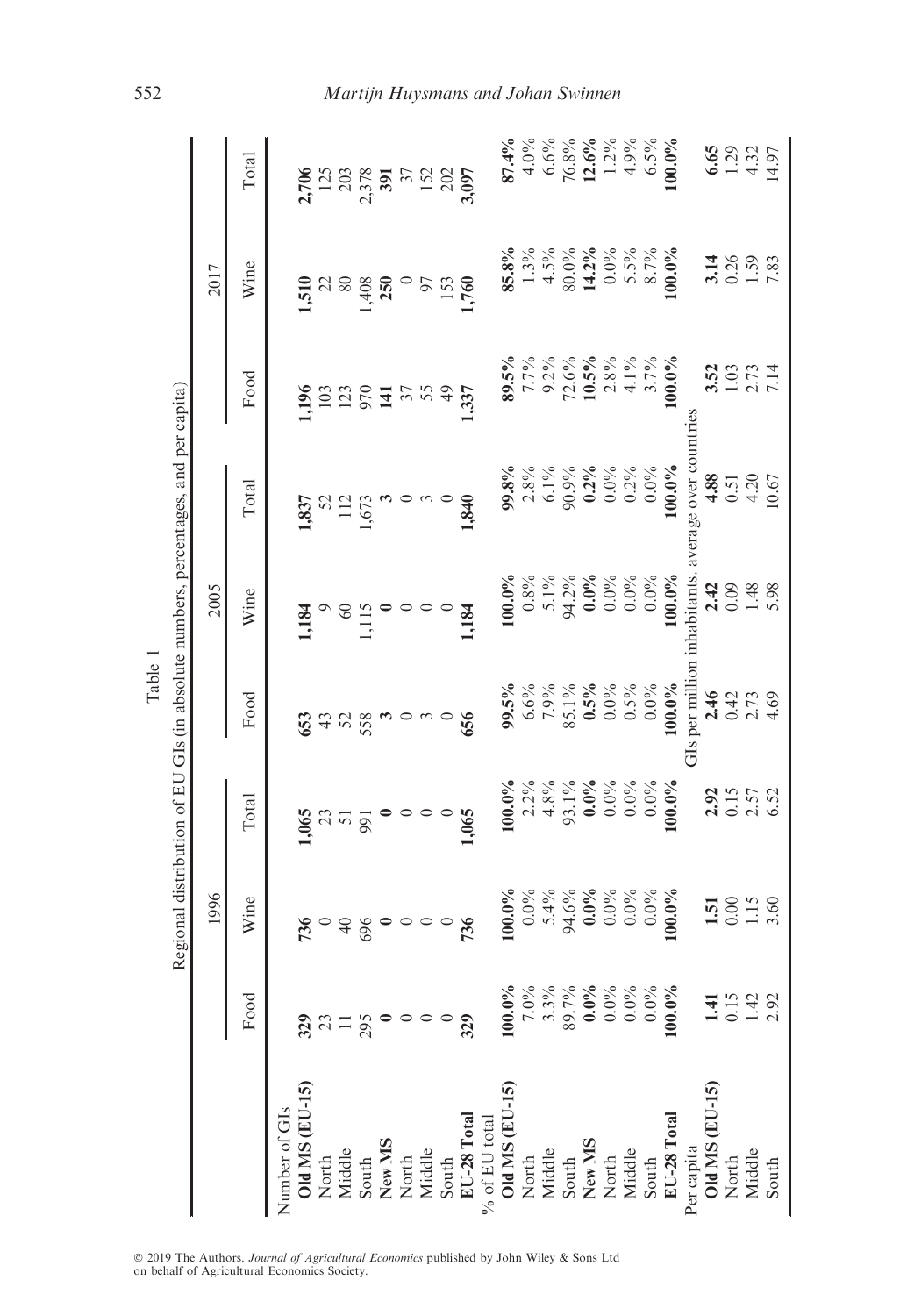|                                                                                   |      |      |       | (Continued)<br>Table 1 |      |       |      |                     |                 |
|-----------------------------------------------------------------------------------|------|------|-------|------------------------|------|-------|------|---------------------|-----------------|
|                                                                                   |      | 1996 |       |                        | 2005 |       |      | 2017                |                 |
|                                                                                   | Food | Wine | Total | Food                   | Wine | Total | Food | Wine                | Total           |
| New MS                                                                            |      | 0.00 | 0.00  | 0.02                   | 0.00 | 0.02  | 2.33 | 4.26                | 6.59            |
| North                                                                             | 0.00 | 0.00 | 0.00  | 0.00                   | 0.00 | 0.00  | 0.89 | 0.00                | 0.89            |
| Middle                                                                            | 0.00 | 0.00 | 0.00  | 0.10                   | 0.00 | 0.10  | 2.13 |                     | $5.96$<br>10.70 |
| South                                                                             | 0.00 | 0.00 | 0.00  | 0.00                   | 0.00 | 0.00  |      | $\frac{3.84}{7.31}$ |                 |
| EU-28 Total                                                                       | 0.76 | 0.81 | 1.56  | 1.33                   | 1.30 | 2.63  | 2.97 |                     | 6.62            |
| Notes: OMS North: Denmark, Finland, Ireland, Netherlands, Sweden, United Kingdom; |      |      |       |                        |      |       |      |                     |                 |
| OMS Middle: Austria, Belgium, Germany, Luxembourg;                                |      |      |       |                        |      |       |      |                     |                 |
| OMS South: France, Greece, Italy, Portugal, Spain;                                |      |      |       |                        |      |       |      |                     |                 |
| NMS North: Estonia, Latvia, Lithuania, Poland;                                    |      |      |       |                        |      |       |      |                     |                 |
| NMS Middle: Czech Republic, Hungary, Slovakia;                                    |      |      |       |                        |      |       |      |                     |                 |
| NMS South: Bulgaria, Croatia, Cyprus, Malta, Romania, Slovenia.                   |      |      |       |                        |      |       |      |                     |                 |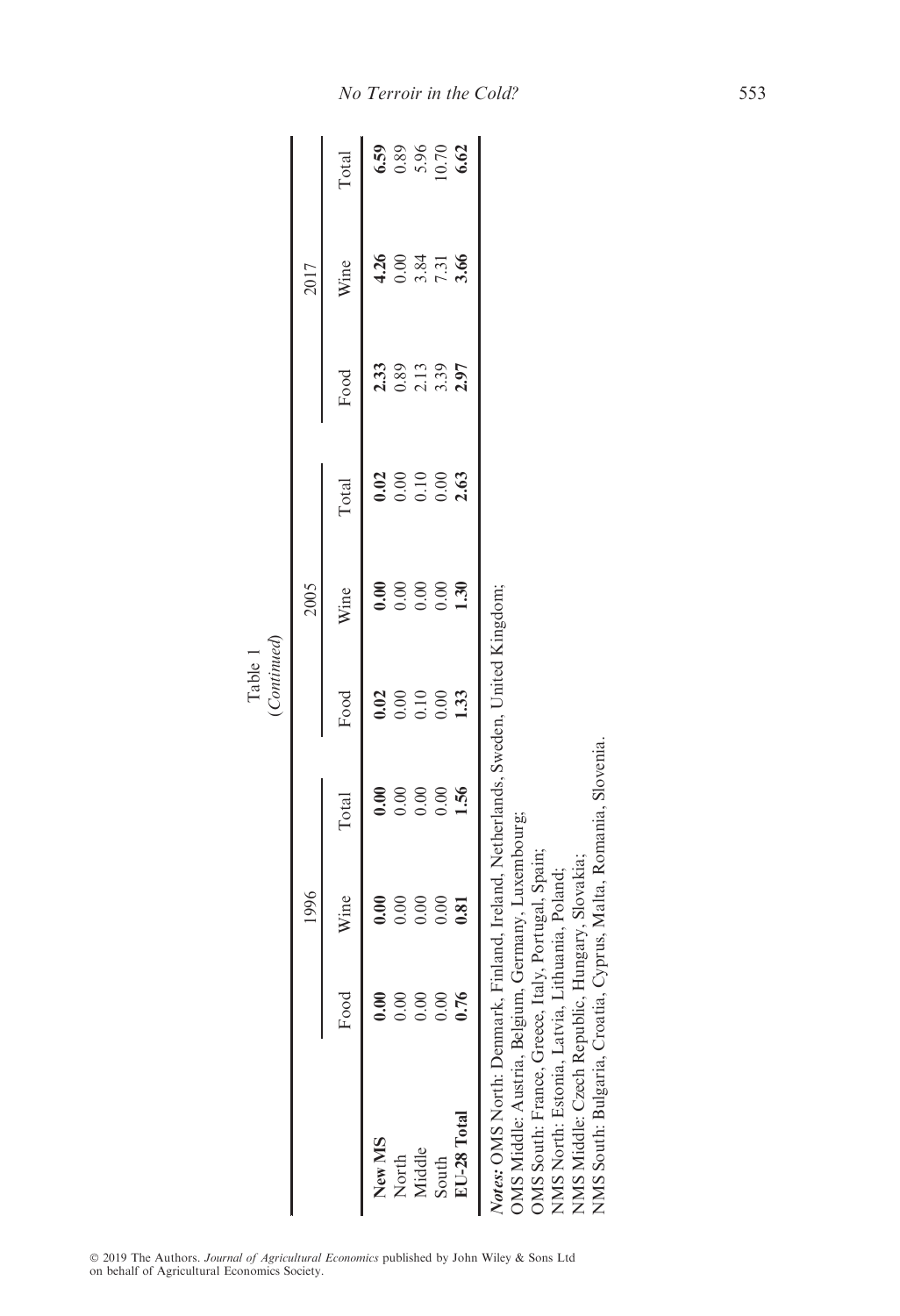There is much less convergence between north and south: in 1996, there were 295 food GIs in the south and 23 in the north of OMS, a difference of 272. By 2017 the difference had grown to 867 (with 970 in the south and 103 in the north). The south's share of GIs declined somewhat: from 89.7% to 72.6%, with most of the increase in shares going to the middle countries, rather than the north.

How can one explain this geographic distribution? The southern concentration of wine GIs is logical since the climate in the south is best suited for growing grapes. However, for (other) food items, such as meat and cheese, climatic variations are not obvious explanations. What then might explain these geographic patterns?

#### 3. Economic and Political Hypotheses

# 3.1. Hypothesis 1: Better and/or more differentiated food

Irrespective of the climate, the Southern EU's dominance in food GIs might simply reflect more differentiated and higher quality food products. If there is asymmetric information this would mean that the region with higher quality or with a wider variety of food products would benefit more from GIs that reduce asymmetric information. However, while there are many anecdotal references to the 'high quality' food in countries such as France and Italy, there is very little hard evidence on this, and what is available does not always support this argument (see Ninni et al., 2006; Fischer, 2010).

# 3.2. Hypothesis 2: Less productive and more protectionist-seeking

The agri-food industry in the south may be less productive than in the north and therefore use GIs as an instrument to protect against intra-EU and global competition. This motivation for protectionist lobbying is consistent with the relative income hypothesis and loss aversion motives in agricultural and food policy (Swinnen, 1994, 2018). Cesaro et al. (2017) indeed find that, at the regional level, more GIs are present in regions with lower productivity.

# 3.3. Hypothesis 3: Globalization of food

Asymmetric information is likely to increase when producers and consumers are farther apart and when more products from more distant regions become available. As a consequence, increased globalisation of food systems in recent decades may have increased the benefits from GIs for consumers who are progressively less aware of the origin and quality of products in the (globalised) marketplace (Marette *et al.*, 2008).

#### 3.4. Hypothesis 4: Substitution of protectionist instruments

The protectionist argument for increasing GIs would also be consistent with the rise of the number of GIs as the protection afforded by traditional policy instruments, such as tariffs, price support and import quota, has been reduced since the early 1990s. The GATT Uruguay Round Agreement on Agriculture and reforms of the Common Agricultural Policy (CAP) in the 1990s and 2000s have coincided with the rise of GIs (from 2.9 per million inhabitants in 1996 to 4.9 in 2005 to 6.7 in 2017 – for the OMS).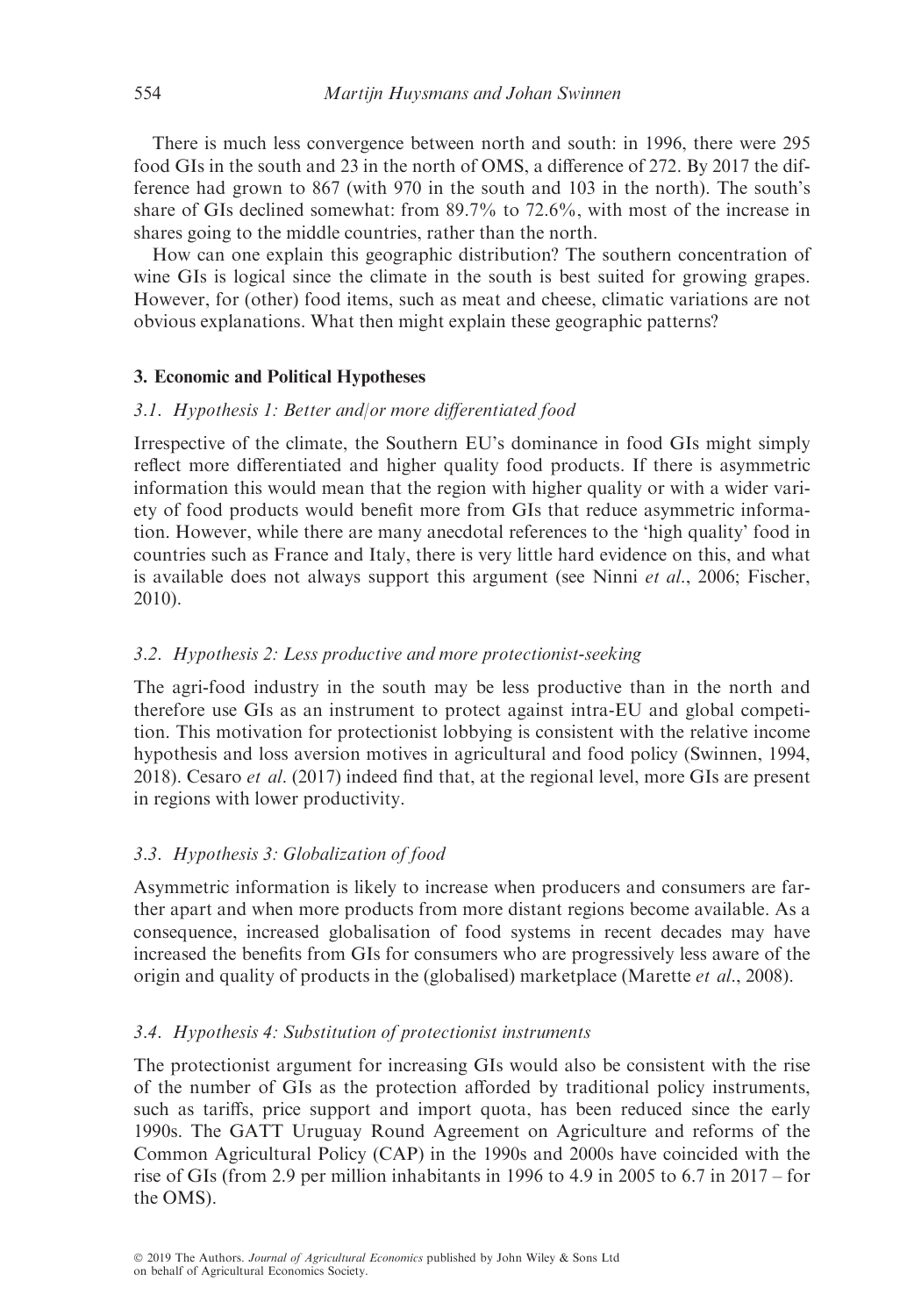

Food vs. Wine GIs (EU28, 2017)

Figure 1. Correlation between wine GIs and food GIs per capita

# 3.5. Hypothesis 5: Learning by doing (economics)

This hypothesis is supported by the positive correlation between the GIs in wine and in food at the regional level. Figure 1 illustrates this correlation, equal to 0.55, for 2017. GIs have been first introduced in the wine sector – thus in the south. The applications for GI require a certain institutional capacity to put the application together on the side of the applicant, and a capacity to process the application on the side of the local and EU institutions. Hence the institutional and administrative knowledge and capacity, which has been created in southern regions with the application of the wine GIs, may have created spillovers in the rest of the agri-food sector.

Related to this, producers' and consumers' experience with GI products and their costs and benefits may also have created spillovers in making GI applications for nonwine food products a more obvious strategy for producers and more acceptable or attractive for consumers.

#### 3.6. Hypothesis 6: Learning by doing (politics)

Similar arguments can be used to explain 'learning by doing' in the politics of GI applications. The strong correlation between wine and food GIs is also consistent with the existence of political economy spillovers. GIs have been first introduced in the wine sector and have been the subject of much lobbying of vested interests (Meloni and Swinnen, 2013, 2018). The applications for GI require a certain political capacity to design successful lobbying strategies. Hence political knowledge may have been created in southern regions with the application of wine GIs with political spillovers in other agri-food sectors.

In summary, as shown in Table 2, these hypotheses predict that both economic and political factors may be behind the observation that there are more GIs in the south.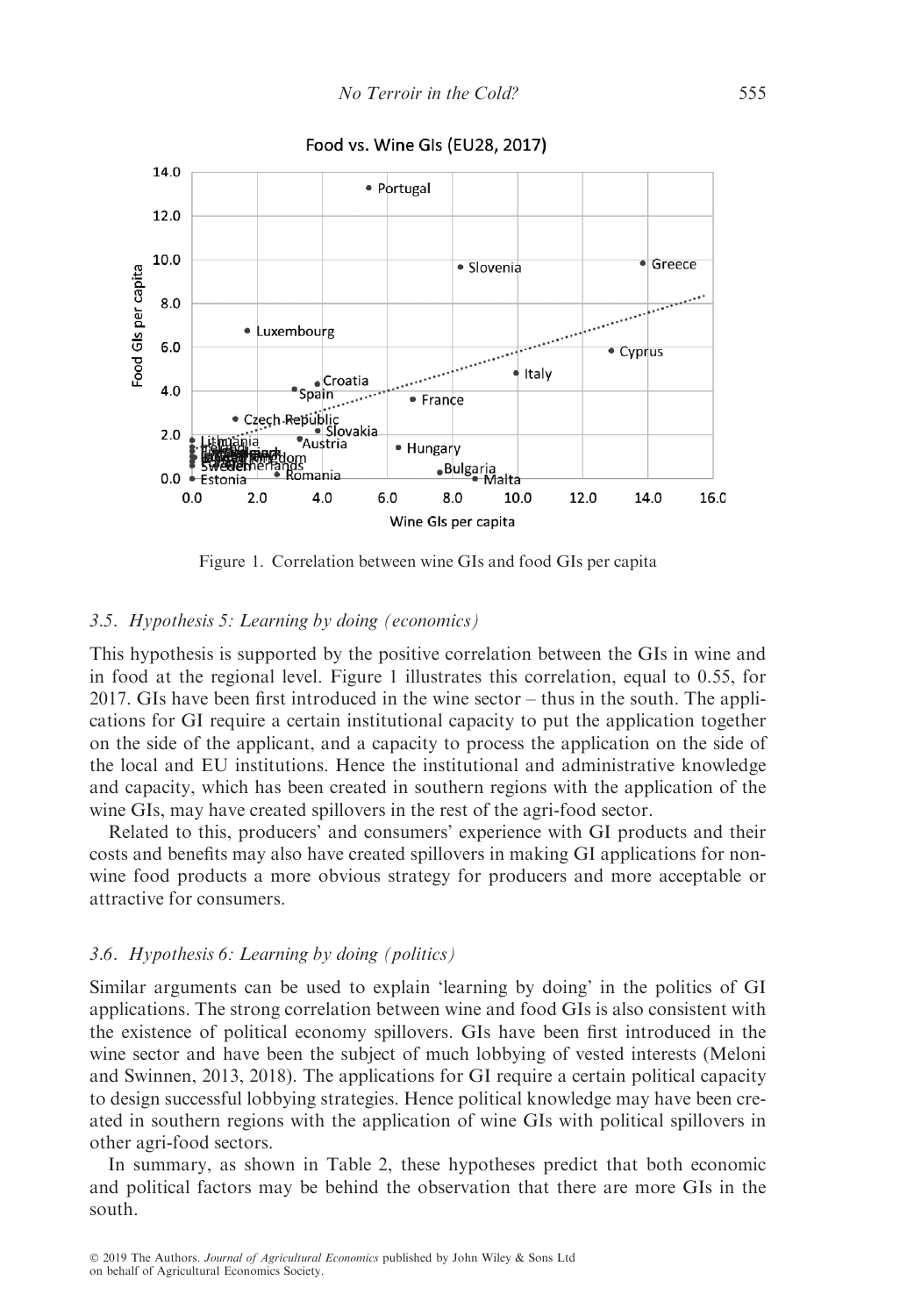|                                                                        |                                                   | Summary of economic and political hypotheses<br>Static (Level) |                           |                                                         | Dynamic (Growth)                          |                                                     |
|------------------------------------------------------------------------|---------------------------------------------------|----------------------------------------------------------------|---------------------------|---------------------------------------------------------|-------------------------------------------|-----------------------------------------------------|
|                                                                        | information<br>asymmetric<br>Economic<br>Reducing | Protectionism<br>Political                                     | Globalisation<br>Economic | Reduction of<br>instruments<br>traditional<br>Political | costs & benefits<br>Economic<br>Learning: | institutions &<br>Learning:<br>lobbing<br>Political |
| Productivity gap<br>differentiation<br>Food quality &<br>Globalisation | H1: more in South                                 | H <sub>2</sub> : more in South                                 | H3: growth in             |                                                         |                                           |                                                     |
| GATT agreement, CAP reforms                                            |                                                   |                                                                | North & South             | North & South<br>H4: growth in                          |                                           |                                                     |
| Pre-existing wine GIs                                                  |                                                   |                                                                |                           |                                                         | H5: more in South H6: more in South       |                                                     |

Summary of economic and political hypotheses Table 2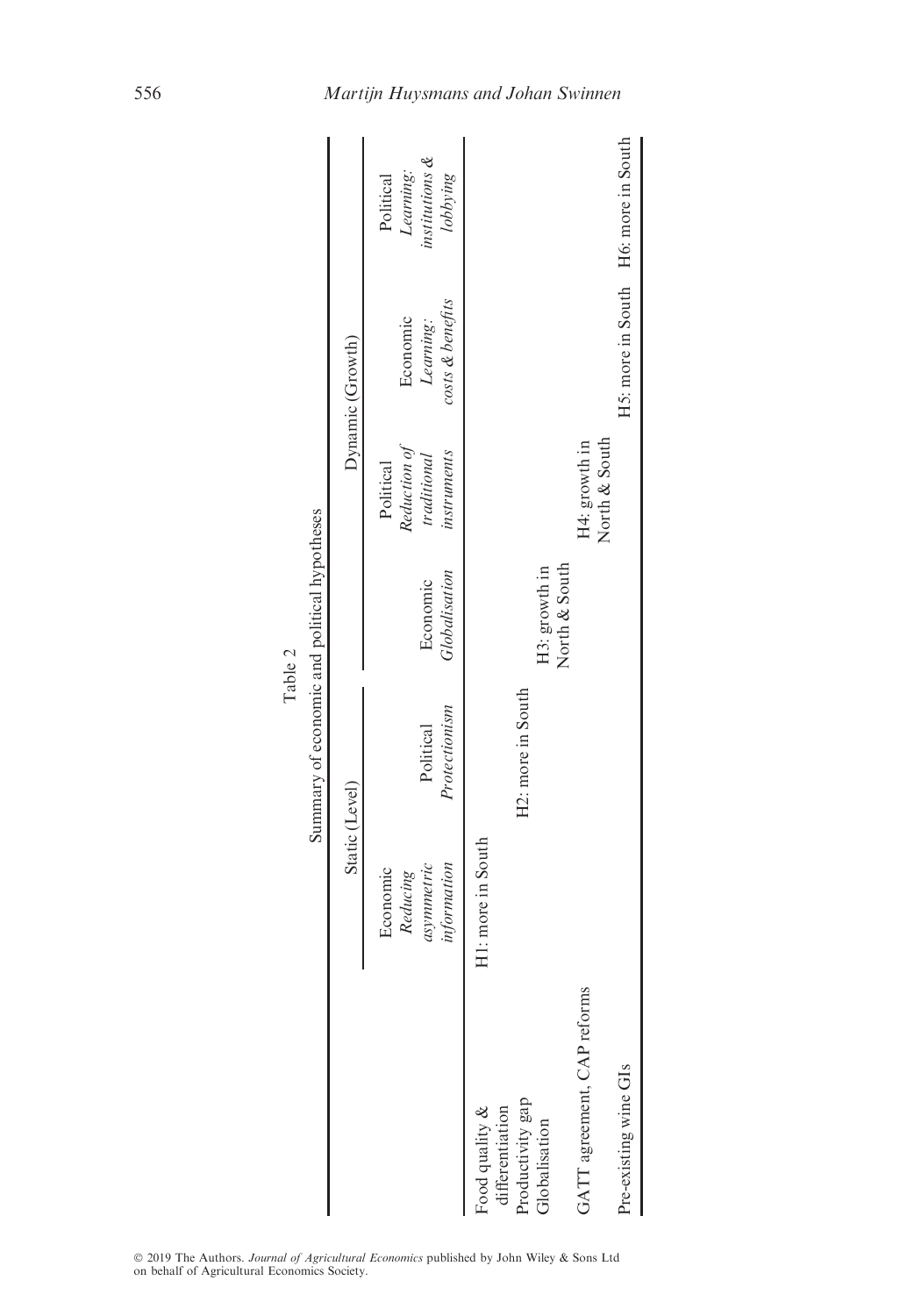#### 4. Other Factors

One can imagine additional hypotheses to explain differences in GI regulation. One argument put forward by Marette  $et$  al. (2008) is that the difference between EU and US regulations on GIs is caused by 'philosophical differences', referring to differences in their approaches to regulation in general – which affects also EU–US differences in GM regulation (Charles, 2001). However, while there may be differences in philosophical approaches towards regulation between, for example, the UK and France, it is not clear that they can explain the differences in uptake of GIs between northern and southern Europe.

Similarly, another factor which is often mentioned is 'culture'. There are obvious relationships between culture and food preferences, reflected in concepts such as 'food culture' (see Atkin, 2016; Briones Alonso et al., 2018). It is much less clear, however, how this would affect regulations of food products. Differences in regulations seem more likely (and more directly) to be affected by political and economic factors (and possibly political cultures or legal philosophies) rather than 'food culture' per se.<sup>4</sup>

#### 5. Concluding Comments

GIs are increasingly important instruments of agricultural and food regulation and growing as contentious issues in trade negotiations and disputes. What makes the discussion complex is that GIs can have both equity and efficiency effects. GIs can reduce information asymmetries and improve efficiency but GIs can also be used as a protectionist instrument to protect vested interests. Determining whether regulations such as GIs enhance welfare or are protectionist instruments is complicated, both conceptually and empirically. Historical studies of GIs conclude that both economic and political factors contributed to the introduction of GIs.

Globally, GIs are most used in the EU with a strong geographic concentration in the south of the EU. One obvious reason for this is that wine GIs take up a significant share of the EU's GIs. However, food GIs are also more concentrated in the south of the EU.

A potential (economic) explanation for these differences is that southern countries have more differentiated and higher quality food products, which would thus benefit more from reductions in asymmetric information. Another economic hypothesis is that there is 'learning by doing' in GI applications and in understanding the impacts. This hypothesis is consistent with the correlation between the GIs in wine, which were introduced first and concentrated for climatic reasons in the south, and food GIs at the regional level.

There are also potential political explanations for more GIs in the south. The first is that agriculture and the food industry in the southern EU countries is less productive and is therefore more inclined to use GIs as an instrument to protect their agriculture and food industry from intra-EU and global competition. Second, the protectionist argument for increasing GIs is also consistent with the rise of the number of GIs as the protection coming from traditional policy instruments, such as tariffs, price support and import quota, has been reduced following the Uruguay Agreement on Agriculture and CAP reforms in the 1990s and 2000s. A third political hypothesis is that the 'learning by doing' factor also applies to the politics of GI applications and in

<sup>&</sup>lt;sup>4</sup>For the role of culture in affecting institutions, see for instance Tabellini (2008).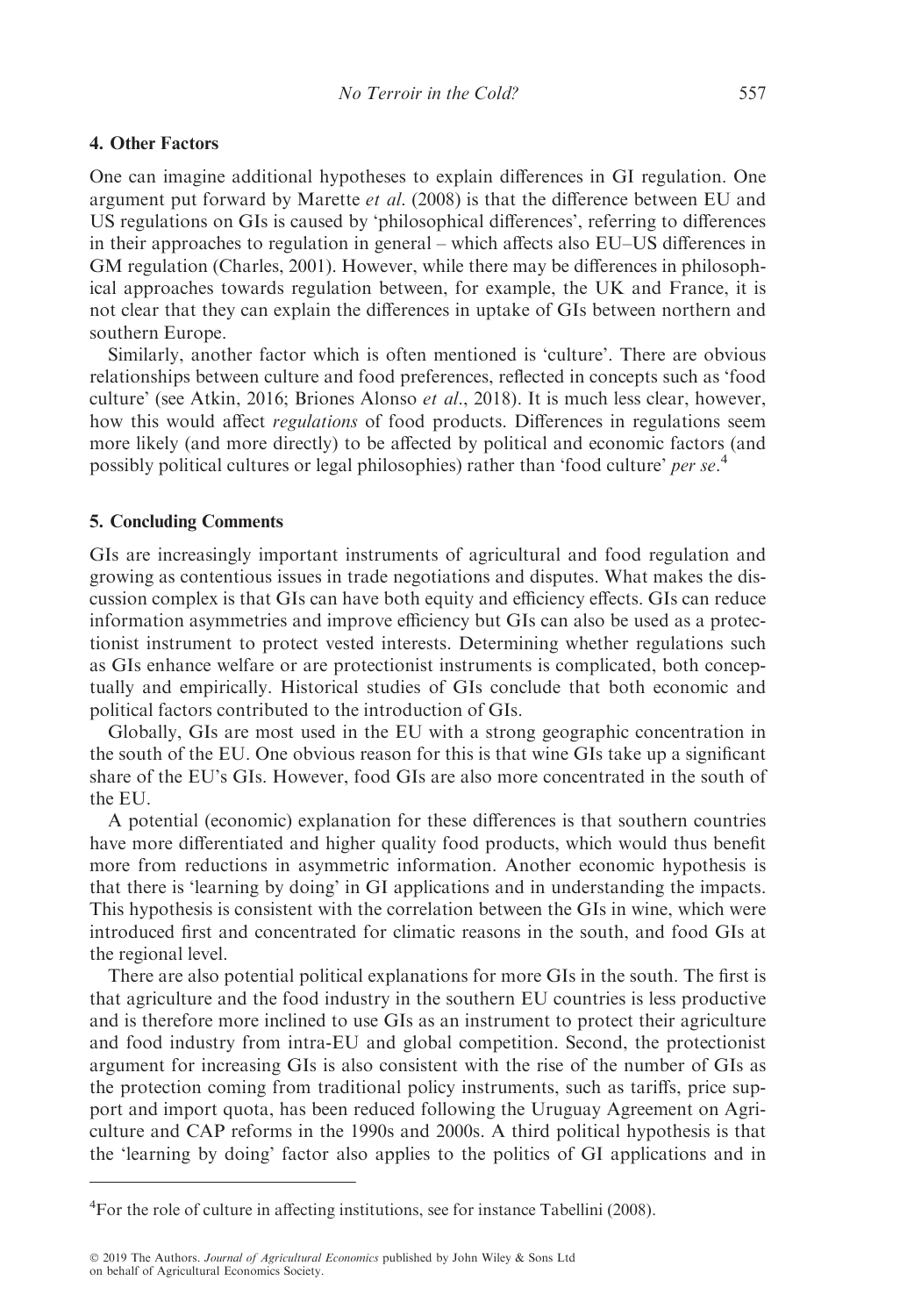lobbying. The strong correlation between wine and food GIs is also consistent with the existence of political and institutional spillovers.

In summary, these hypotheses predict that both economic and political factors may be behind the observation that there are more GIs in the south – a conclusion that is consistent with earlier studies pointing at a mix of economic and political determinants of food regulations. This also means that GIs are likely to remain a hotly disputed issue in trade negotiations.

Clearly this short note only presents a series of hypotheses (and also mentions a series of alternative hypotheses), all of which should be tested by thorough empirical analyses – an important area for future research.

## References

- Anderson, K., Rausser, G. and Swinnen, J. 'Political economy of public policies: Insights from distortions to agricultural and food markets', Journal of Economic Literature, Vol. 51, (2013) pp. 423–477.
- Atkin, D. 'The caloric cost of culture: Evidence from Indian migrants', American Economic Review, Vol. 106, (2016) pp. 1144–1181.
- Beghin, J., Maertens, M. and Swinnen, J. 'Non-tariff measures and standards in trade and global value chains', Annual Review of Resource Economics, Vol. 7, (2015) pp. 425–450.
- Briones Alonso, E., Cockx, L. and Swinnen, J. 'Culture and food security', Global Food Security, Vol. 17, (2018) pp. 113–127.
- Cesaro, L., Dries, L., Luchtenbelt, H., Marongiu, S., Peerlings, J. and van de, Pol, L. 'Determinants of farmers' engagement in food quality schemes', Strength2Food Horizon2020 N.678024(Wageningen: Wageningen University, 2017).
- Charles, D. Lords of The Harvest: Biotech, Big Money, and the Future of Food. Cambridge, MA: Perseus Book Group, 2001.
- Fischer, C. 'Food quality and product export-performance an empirical investigation of the EU situation', Journal of International Food & Agribusiness Marketing, Vol. 22, (2010) pp. 210–233.
- Josling, T. 'The war on terroir: Geographical indications as a transatlantic trade conflict', Journal of Agricultural Economics, Vol. 57, (2006) pp. 337–366.
- Landi, C. and Stefani, G. 'Rent seeking and political economy of geographical indication foods', Agribusiness, Vol. 31, (2015) pp. 543–563.
- Marette, S., Clemens, R. and Babcock, B. 'Recent international and regulatory decisions about geographical indications', Agribusiness, Vol. 24, (2008) pp. 453–472.
- Meloni, G. and Swinnen, J. 'The political economy of european wine regulations', Journal of Wine Economics, Vol. 8, (2013) pp. 244–284.
- Meloni, G. and Swinnen, J. 'The political and economic history of vine planting rights in Europe: From Montesquieu to the European Union', Journal of Wine Economics, Vol. 11, (2016) pp. 379–413.
- Meloni, G. and Swinnen, J. 'Trade and terroir: The political economy of the world's first Geographical Indications', Food Policy, Vol. 81, (2018) pp. 1–20.
- Mérel, P. and Sexton, R. 'Will Geographical Indications supply excessive quality?', European Review of Agricultural Economics, Vol. 39, (2012) pp. 567–587.
- Moschini, G., Menapace, L. and Pick, D. 'Geographical Indications and the competitive provision of quality in agricultural markets', American Journal of Agricultural Economics, Vol. 90, (2008) pp. 794–812.
- Ninni, A., Raimondi, M. and Zuppiroli, M. 'The success of 'Made in Italy': an appraisal of quality-based competitiveness in food markets', Economics Department Working Papers 2006-EP10 (Department of Economics, Parma University, 2006).